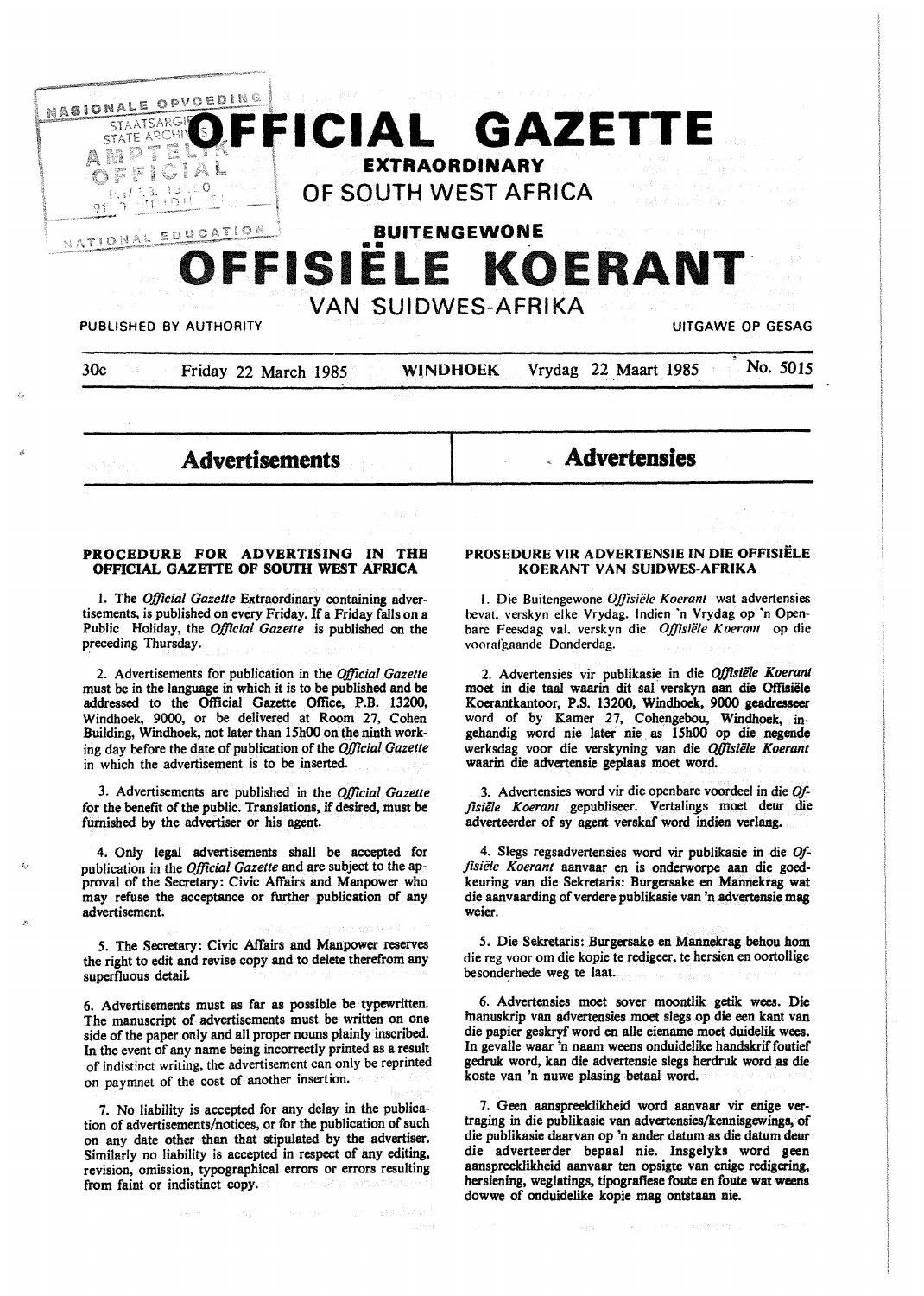8. The advertiser will be held liable for all compensation and costs arising from any action which may be instituted against the Administrator-General as a result of the publication of a notice with or without any omission, errors, lack of clarity or in any form whatsoever.

9. The subscription for the *Official Gazette* is R20,00 per annum, post free in this territory and the Republic of South Africa, obtainable from Swapers Limited, P.O. Box 56, WINDHOEK, 9000. Postage must be prepaid by overseas subscriber. Single copies of the *Official Gazette* are obtainable from Swapers Limited, P.O. Box 56, Windhoek, 9000, at the price as printed on copy. Copies are kept in stock for two years only.

IO. The charge for the insertion of notices is as follows and is payable in the form of cheques, bills, postal or money orders:

### LIST OF FIXED TARIFF RATES

| STANDAR DISED NOTICES                                                                                                                                                                                                          | Rate per<br>insertion<br>R |
|--------------------------------------------------------------------------------------------------------------------------------------------------------------------------------------------------------------------------------|----------------------------|
|                                                                                                                                                                                                                                |                            |
|                                                                                                                                                                                                                                | 3,25                       |
| Deeds: Lost documents                                                                                                                                                                                                          | 6.00                       |
| Business notices                                                                                                                                                                                                               | 5,00                       |
| Administration of Estates Acts Notices: Forms                                                                                                                                                                                  |                            |
| J. 187, 193, 197, 295, 297, 517 and 519                                                                                                                                                                                        | 2,00                       |
| Third party insurance claims for compensation<br>Insolvency Act and Company Acts Notices: J. 28,                                                                                                                               | 2,50                       |
| $J. 29.$ Forms 1 to 9                                                                                                                                                                                                          | 4,00                       |
| $N.B. - Forms 2 and 6 - additional statements$<br>according to word count table, added to the<br>basic tariff.                                                                                                                 |                            |
|                                                                                                                                                                                                                                |                            |
| Change of name (four insertions)<br>Naturalisation notices (including a reprint for the                                                                                                                                        | 25,00                      |
| advertiser)<br>Unclaimed moneys - only in the Official                                                                                                                                                                         | 2,00                       |
| Gazette Extraordinary, closing date 15 January                                                                                                                                                                                 |                            |
| (per entry of "name, address and amount")                                                                                                                                                                                      | 0,80                       |
| Butchers' notices                                                                                                                                                                                                              | 5,00                       |
| Slum Clearance Court Notices, per premises                                                                                                                                                                                     | 4,00                       |
| Lost life insurance policies                                                                                                                                                                                                   | 2,00                       |
| the contribution of the contribution of the contribution of the contribution of the contribution of the contribution of the contribution of the contribution of the contribution of the contribution of the contribution of th |                            |
|                                                                                                                                                                                                                                |                            |
| NON-STANDARDISED NOTICES                                                                                                                                                                                                       |                            |
| Company notices:                                                                                                                                                                                                               | R                          |
| Short notices: Meetings, resolutions, offer of com-<br>promise, conversion of companies, voluntary win-<br>dings-up, etc.: closing of members' registers for                                                                   |                            |
| transfers and/or declarations of dividends                                                                                                                                                                                     | 11,00                      |
| Liquor Licence Notices (in Gazettes, Extraor-<br>viz. June/Tvl.; November/Cape; January/O.F.S.;                                                                                                                                |                            |
| April/Natal), per bilingual application                                                                                                                                                                                        |                            |
|                                                                                                                                                                                                                                | 7.00                       |
|                                                                                                                                                                                                                                |                            |
| Declaration of dividends with profit statements,                                                                                                                                                                               |                            |
| including notes                                                                                                                                                                                                                | 25,00                      |
| Long notices: Transfers, changes in respect of                                                                                                                                                                                 | 732                        |
| shares or capital, redemptions, resolutions, volun-                                                                                                                                                                            |                            |
| tary liquidations                                                                                                                                                                                                              | 37,00                      |
|                                                                                                                                                                                                                                |                            |
| Trade marks in South West Africa                                                                                                                                                                                               | 11,00                      |
| Liquidators' and other appointees' notices                                                                                                                                                                                     | 7.00                       |

8. Die adverteerder word aanspreeklik gehou vir **enige**  skadevergoeding en koste wat voortvloei uit enige **aksie wat**  weens die publikasie hetsy met of sonder enige weglating, foute, onduidelikhede of in watter vorm ookal, van 'n kennisgewing teen die Administrateur-generaal ingestel word.

9. Die jaarlikse intekengeld op die *Offisiële Koerant* is R20,00 posvry in hierdie gebied en die Republiek van Suid-Afrika, verkrygbaar by Swapers Beperk, Posbus *56,*  Windhoek, 9000. Oorsese intekenaars moet posgeld vooruitbetaal. Enkel eksemplare van die *Ojfisiele Koerant* is verkrygbaar van Swapers Beperk, Posbus 56, Windhoek, 9000 teen die prys soos gedruk op eksemplaar. Eksemplare word vir slegs twee jaar in voorraad gehou.

l 0. Die koste vir die plasing van kennisgewings is soos volg en is betaalbaar by wyse van tjeks, wissels, pos- of geldorders:

### LYS VAN VASTE TARIEWE

| <b>GESTANDAARDISEERDE</b><br><b>KENNISGEWINGS</b>                                                                                                                                                                | Tarief per<br>plasing<br>R |
|------------------------------------------------------------------------------------------------------------------------------------------------------------------------------------------------------------------|----------------------------|
| Oordrag van besigheid                                                                                                                                                                                            | 3,25                       |
| Aktes: Verlore dokumente                                                                                                                                                                                         | 6,00                       |
| Besigheidskennisgewings                                                                                                                                                                                          | 5,00                       |
| Boedelwettekennisgewings: Vorms J. 187, 193                                                                                                                                                                      |                            |
| 197, 295, 297, 517 en 519<br>Derdepartyassuransie-eise om skadevergoeding                                                                                                                                        | 2.00                       |
| Insolvensiewet- en maatskappywettekennisge-<br>wings: J. 28, J. 29. Vorms 1 tot 9                                                                                                                                | 2,50<br>4.00               |
|                                                                                                                                                                                                                  |                            |
| L.W. - Vorms 2 en 6 - bykomstige verkla-<br>rings volgens woordetaltabel, toegevoeg tot die                                                                                                                      |                            |
| basiese tarief.                                                                                                                                                                                                  |                            |
|                                                                                                                                                                                                                  |                            |
| Naamsverandering (vier plasings)<br>Naturalisasiekennisgewings (insluitende 'n her-                                                                                                                              | 25,00                      |
| druk vir die adverteerder)                                                                                                                                                                                       |                            |
| Onopgeëiste geld - slegs in die Buitengewone<br>Offisiële Koerantsluitingsdatum 15 Januarie (per                                                                                                                 | 2,00                       |
| inskrywing van "naam, adres en bedrag")                                                                                                                                                                          | 0,80                       |
| Slagterskennisgewings                                                                                                                                                                                            | 5,00                       |
| Slumopruimingshofkennisgewings, per perseel                                                                                                                                                                      | 4.00                       |
| Verlore lewensversekeringspolisse                                                                                                                                                                                | 2,00                       |
|                                                                                                                                                                                                                  |                            |
| NIE-GESTANDAARDISEERDE KENNISGEWINGS                                                                                                                                                                             |                            |
| Maatskappykennisgewings:                                                                                                                                                                                         |                            |
| Kort kennisgewings: Vergaderings, besluite, aan-<br>bod van skikking, omskepping van maatskappye,<br>vrywillige likwidasies, ens.: sluiting van lederegis-<br>ters vir oordragte en/of verklarings van dividende | 11,00                      |
| Dranklisensiekennisgewings (in Buitengewone Of-                                                                                                                                                                  |                            |
| fisiële Koerante, t.w. Junie/TVl.; November/Kaap;                                                                                                                                                                |                            |
| Januarie/OVS; April/Natal) per tweetalige                                                                                                                                                                        |                            |
| aansoek                                                                                                                                                                                                          | 7,00                       |
| Verklaring van dividende met profytstate, notas                                                                                                                                                                  |                            |
| ingesluit                                                                                                                                                                                                        | 25,00                      |
| Lang kennisgewings: Oordragte, veranderings met<br>betrekking tot aandele of kapitaal, aflossings, be-                                                                                                           |                            |
| sluite, vrywillige likwidasies                                                                                                                                                                                   | 37,00                      |
| Handelsmerke in Suidwes-Afrika                                                                                                                                                                                   | 11,00                      |
| Likwidateurs en ander aangesteldes se kennisge-                                                                                                                                                                  | 7,00                       |
|                                                                                                                                                                                                                  |                            |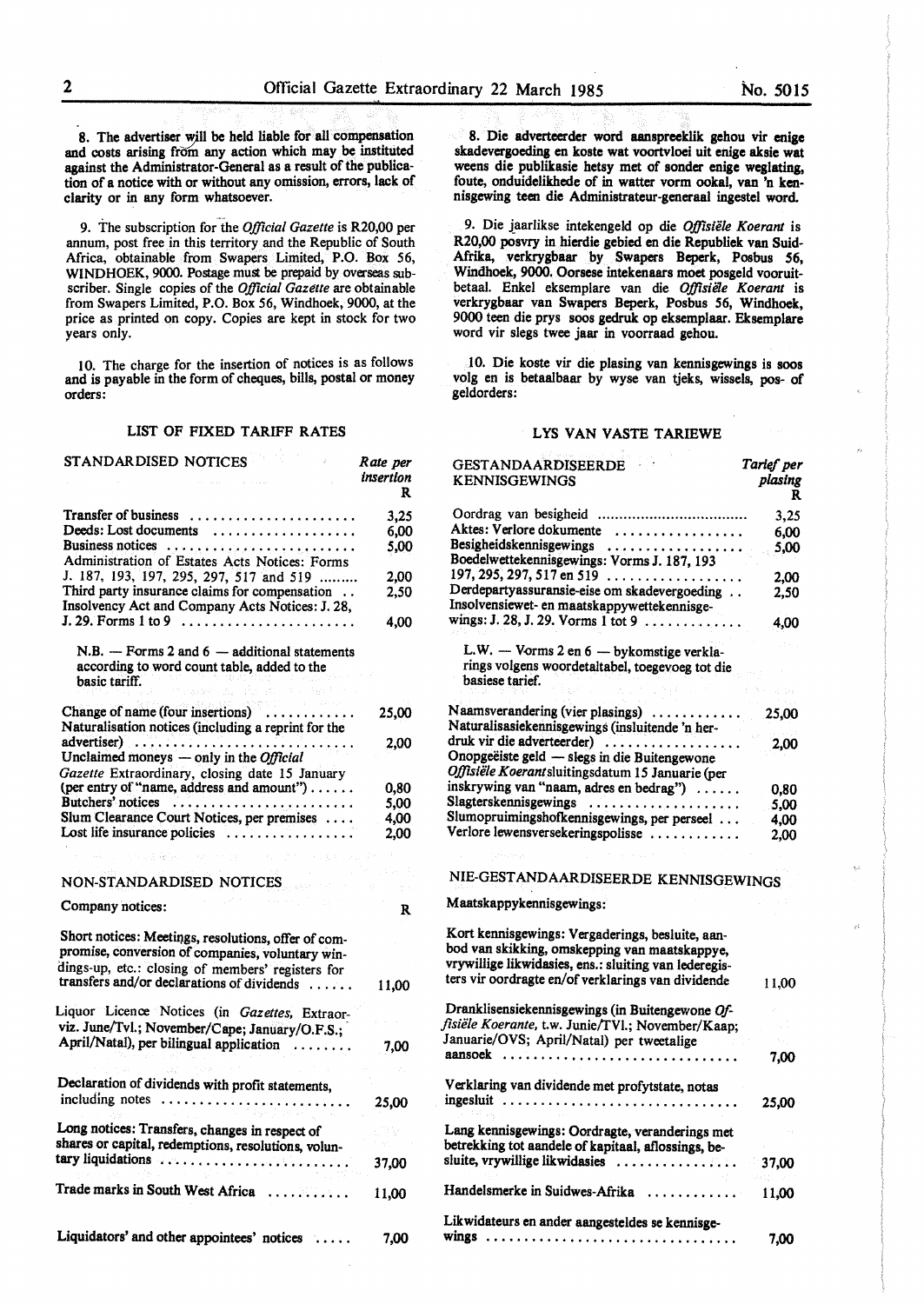SALES IN EXECUTION AND OTHER PUBLIC SALES:

|                                     | Sales in execution $\ldots \ldots \ldots \ldots \ldots \ldots$                                                                          | 18,00         |
|-------------------------------------|-----------------------------------------------------------------------------------------------------------------------------------------|---------------|
| Public auctions, sales and tenders: |                                                                                                                                         |               |
|                                     | Up to 75 words $\dots \dots \dots \dots \dots \dots \dots \dots$<br>$76$ to 250 words $\dots \dots \dots \dots \dots \dots \dots \dots$ | 6.00<br>15.00 |
|                                     | $251$ to 350 words                                                                                                                      | 23.00         |

### ORDERS OF THE COURT:

| Provisional and final liquidations or seque-     |       |
|--------------------------------------------------|-------|
|                                                  | 14.00 |
| Reduction or change in capital mergers, offer of |       |

| compromise $\ldots \ldots \ldots \ldots \ldots \ldots \ldots \ldots$ | 37.00 |
|----------------------------------------------------------------------|-------|
| Judicial managements, curator bonis and similar                      |       |
| and extensive <i>rule nisi</i>                                       | 37.00 |
| Extension of return date $\dots\dots\dots\dots\dots\dots\dots$       | 4.00  |
| Supersession and discharge of petitions (J. 158).  4,00              |       |

11. The charge for the insertion of advertisements other than the notices mentioned in paragraph 10 is at the rate of 56c per cm double column. (Fractions of a cm must be calculated as a cm).

12. No advertisements shall be inserted unless the **charge**  is prepaid, Cheques, drafts, postal or money orders must be made payable to the Secretary: Civic Affairs and Manpower.

### **Vom,/Form** *l* **187**

### **LIQUIDATION AND DISTRIBUTION ACCOUNI'S IN DECEASED ESTATES LYING FOR INSPECTION**

In terms of section 35(5) of Act 66 of 1965, notice is hereby given that copies of the liquidation and distribution accounts (first and final, *unless otherwise stated)* in the estates specified below will be open for the inspection of all persons interested therein for a period of 21 days (or shorter or longer if *specially stated)* from the date specified or from the date of publication hereof, whichever may be the later, and at the offices of the Master and Magistrates aa stated.

Should no objection thereto be lodged with the Master concerned during the specified period, the executors will proceed to make payments in accordance with the accounts.

335/84 GLAUE (gebore Triibenbach) Erika Maria 081026 0006 00 4 Susanne Grauheim, Windhoek Posbus 21882 Hermann Amfried Glaue 121028 5006 00 7 Windhoek Windhoek Barclays Nasionale Bank Beperk Posbus 1014, Kimberley.

487/1982 LE ROUX Coenraad Gert Johannes 2902105019009 Paddington, distrik Mariental Eerste en Finale Supplementêre Likwidasie en Distribusie Rekening Van Deventer Elizabeth Jacoba Magrietha 3410040100101 21 dae vanaf 25 Maart 1985 Windhoek Mariental AJ Smith Agent vir Eksekutriese Datief Posbus 199 Mariental

387/83 BURGER (gebore KOTZE), Weduwee Johanna Gertruida 100701 0013 005 Erf Nr 801, Koppiestraat, Keetmanshoop Tweede en Finale 21 dae Keetmanshoop Windhoek Rissik Cox & Probart Khabuserstraat 3a Posbus 90 Keetmanshoop.

GEREGTELIKE EN ANDER OPENBARE VERKOPE:

| Openbare veilings, verkope en tenders:                          |                |
|-----------------------------------------------------------------|----------------|
| $76$ tot 250 woorde $\ldots \ldots \ldots \ldots \ldots \ldots$ | -6.00<br>15.00 |
| $251$ tot 350 woorde                                            | 23.00          |

# ORDERS VAN DIE HOF:

| Voorlopige en finale likwidasies                                   |       |
|--------------------------------------------------------------------|-------|
| of sekwestrasie $\ldots \ldots \ldots \ldots \ldots \ldots \ldots$ | 14,00 |
| Vermindering of veranderings in kapitaal-                          |       |
| samesmeltings, aanbod van skikking                                 | 37.00 |
| Geregtelike besture, kurator bonis en soortgelyke                  |       |
| en uitgebreide bevel nisi                                          | 37.00 |
| Verlenging van keerdatum                                           | 4,00  |
| Tersydestellings en afwysings van petisies (J. 158)  4,00          |       |

11. Die koste vir die plasing van advertensies, behalwe die kennisgewings wat in paragraaf 10 genoem word, is teen die tarief van 56c per sm dubbelkolom. (Gedeeltes van 'n sm moet as volle sm bereken word).

12. Geen advertensie word geplaas tensy die koste nie vooruitbetaal is nie. Tjeks, wissels, pos- en geldorders moet aan die Sekretaris,: Burgersake en Mannekrag betaalbaar gemaak word.

### **LIKWIDASIE- EN DISTRIBUSIEREKENING** IN **BESTORWE BOEDELS WAT TER INSAE LÊ**

Ingevolge artikel 35(5) van Wet 66 van 1965, word bierby kennis gegee dat duplikate van die likwidasie- en distribusierekenings (eerste en finale, *tensy anders vermeld)* in die boedels hieronder vermeld, in die kantore van die Meester en Landdroste soos vermeld en gedurende 'n tydperk van 21 dae (of korter of langer *indien spesiaal venneld)* vanaf gemelde datums of vanaf datum van publikasie hiervan, as dit later is, ter insae lê van alle persone wat daarby belang het.

Indien binne genoemde tydperk geen besware daarteen by die betrokke Meester ingedien word nie, gaan die eksekuteurs oor tot die uitbetalings ingevolge gemelde rekenings.

365/84 **KING** Robert Zechy Coyte 141202 01 0005 3 Outjo Bank Windhoek Beperk Posbus 15 Windhoek

454/84 STADWARD Roland Gathorne 8710165001005 11 Van Zyl Street Suiderhof Windhoek Barclays National Bank Ltd c/o Stockdale & Main Strs P.O. Box Box 1014 Kimberley

368/82 BARKHUIZEN Dawid (David) Johannes 140610 5014 003 Benguelastraat, Huis Nr 18, Hentiesbaai Rachel Jacoba Barkhuizen (Gebore Smith) 131221 0007 009 Supplementêre Eerste en Finale Swakopmund Windhoek RH Meyeridricks (Bestuurder) Santamtrust Beperk, Posbus 4333, Kaapstad 8000 (Eksekuteur).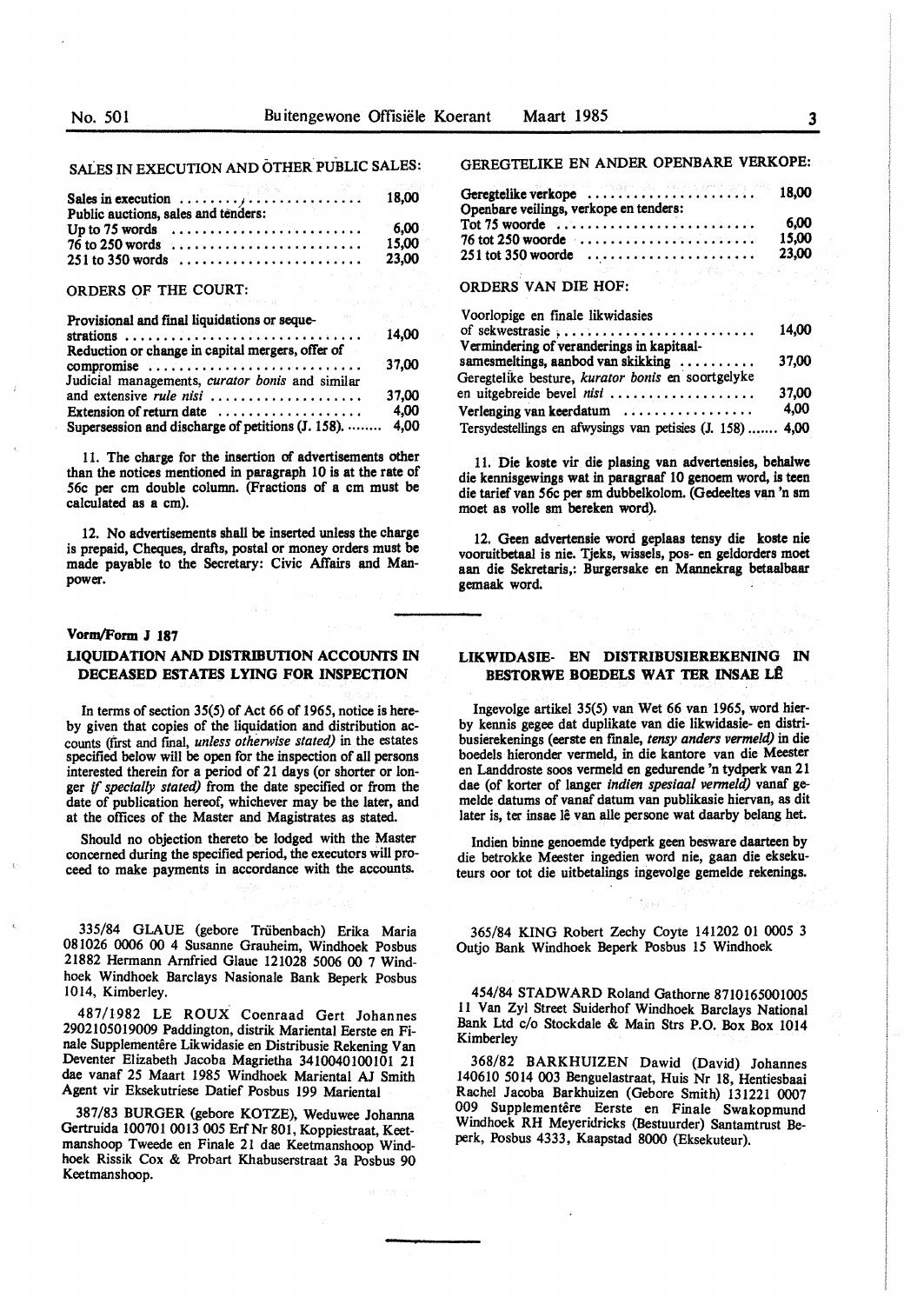έt

7h

 $\chi^{\pm}_{\rm As}$ 

# Vorm/Form J 193

## **NOTICE TO CREDITORS** IN **DECEASED ESTATES**

All persons having claims against the estates mentioned below are hereby called upon to lodge their claims with the executors concerned, within 30 days (or otherwise as indicated) calculated from the date of publication hereof. The information is given in the following order: Estate number, surname and christian names, date of birth, identity number, last address, date of death; surviving spouse's names, surname date of birth and identity number; name and address of executor or authorised agent, period allowed for lodgement of *claims (/ other than 30* days.

525/84 Suidwes-Afrika JANSEN VAN VUUREN Rudolf Johannes 18 Oktober 1912 121018 5024 00 I Loraune, Windhoek, Posbus 516, Gobabis, Suidwes-Afrika 19 September 1984 Bennie Christina Jansen van Vuuren ·28 Maart 1920 200328 0020 00 1 Weide en Gerdener Posbus 27695 Sunnyside 0132

482/84 Windhoek LOUW Martin·Johannes van Niekerk 6 November 1895 951106/01/0001/8 Posbus 302, Karasburg 19 Oktober 1984 Johanna Hendrika Francina Louw (gebore Jordaan) 13 Maart 1907 070313-01-0001-1 Mev. JHF Louw, Eksekutriese p/a Rissik & Cox, Posbus 8, lOde Laan, Karasburg.

59/85 Windhoek ABBOTT Hamilton 9.7.1907 070709 5006 00 3 Presidentstraat Gobabis 23.1.1985 Christina Hendrina Abbott Mevrou S. Maritz Posbus 132 Gobabis.

69/85 Windhoek VISSER Pieter Wynand 2/2/1935 350202 01 0017 4 Plaas Heliodor Nr. 857 Posbus 425 Tsumeb 19/12/1984 Barclays Nasionale Bank Beperk h/v Stockdale & Hoofstrate Posbus 1014 Kimberley 8300.

561/84 Windhoek VISSER Gert Johannes 3/4/1935 3504035002003 Opaal Str No. 12 Swakopmund 4/12/1984 Barclays Nasionale Bank Bpk Posbus 1014, Kimberley 8300.

78/85 Windhoek VAN NIEKERK Adrian Pieter 20/04/1928 280420 5003 000 Woermanstraat, Luderitz 11/12/1984 Santamtrust Beperk, Posbus 4333, Kaapstad, 8000 (Eksekuteur).

13/85 Windhoek DELPORT Helie Aletta 6 Januarie 1945 450106 0021 006 Smitstraat, Keetmanshoop 6 Oktober 1984 Santamtrust Beperk, Posbus 4333, Kaapstad, 8000 (Eksekuteur).

## **KENNISQEWING AAN KREDITEURE** IN **BESTOR.-** . **WE BOEDELS**

Aile persone wat vorderinge bet teen die boedels hieronder vermeld, word hierby versoek om hul vorderinge by die betrokke eksekuteurs en binne 'n tydperk van 30 dae (of andersins soos aangedui) gereken vanaf die datum van publikasie hiervan in te lewer. Die inligting word verstrek in die volgorde: Boedelnommer, familienaam en voorname, **ge**boortedatum, persoonsnommer, laaste datum, familienaam, geboortedatum en persoonsnommer; naam en adres van eksekuteurs of gemagtigde agent, tydperk toegelaat vir lewering van vorderings *indien anders as 30 dae*.

76/85 Windhoek ENGELBRECHT Sare! Stephanus 2 Maart 1928 280302 5001 004 Plaas Kolke, Distrik Luderitz (Posbus 46, Aus 9000) 14 Desember 1984 Elizabeth Petronella Wilhelmina Engelbrecht 4 Januarie 1933 330104 0004 003 NJ Kotze, Santamtrust Beperk, Posbus 4333, Kaapstad 8000 (Eksekuteur).

73/85 Windhoek HUHLE Edgar Emil Johannes 25/01/1922 220125 5011 001 Plaas Komuanab, Posbus 13, Karibib Distrik 25/11/1984 JF Terblanche (Bestuurder) Santamtrust Beperk, Posbus 4333, Kaapstad 8000 (Eksekuteur).

105/85 Windhoek WOEHLER Luise 18/3/1907 070318 0006 008 29 De Jager Street Windhoek 25/2/1985 E.F. Woehler c/o Engling. Stritter & Partners P.O. Box 43, Windhoek.

26/85 Windhoek PETTER Maria Agatha 29 January 1887 870129 0002 00 1 Hiermien Offen Haus, Luderitz 31 December 1984 Barclays Nasionale Bank Bpk Posbus 1014 Kimberley.

237/84 ESTERHUIZEN John William Spencer 4 Januarie 1956 560104 5120 00 3 2 Emildene Woonstel, **Wind**hoek 28 Mei 1984 Mnr. HW Muller Posbus 2073 Windhoek 9000. Muller & Brand, Posbus 2073, Windhoek, 9000.

14/85 Windhoek HOFMEYR John Murray 19/3/1941 410319 5052 004 Etosha National Park 6/11/1984 Mrs. C.B. Hofmeyr, c/o Lorentz & Bone, Standard Bank Centre, Kaiser Street, PO Box 85, Windhoek Tel. 33121.

84/85 Windhoek JACOBS Hester Elizabeth 26.11.1919 19 11 26 02 0002 Plaas Colenso, Mariental Distrik. 11.02.1985 Dr. OFC Herrigel c/o Security Trust SW A (Pty) Ltd PO Box 3599, Windhoek 9000.

#### Vorm/Form 517

## **NOTICE TO CR.EDITORS IN DECEASED ESTATES**

化氟硅酸医溴酸盐 化氯化物 医曲线破伤风 藤酸二异戊二苯二胺

All persons having claims against the estates specified in the schedule, are called upon to lodge their claims with the executors concerned within a period of 30 days (or otherwise as indicated) from the date of publication hereof.

## **KENNISGEWING AAN KREDITEUR.E** IN **BESTOR.- WE BOEDELS**

e provincia de la Ro

Aile persone wat vorderinge het teen die boedels in die bylae vermeld, word versoek om sodanige vorderings binne 'n tydperk van 30 dae (of andersins soos aangedui) vanaf die datum van publikasie hiervan by die betrokke eksekuteurs in te lewer.

BURNETT Huibrecht Hester Johanna Ellis 22-4-1932 320422 0077 00 7 Keetmanshoop 10-2-1985 Burnett Jacobus Michiel 30 days Windhoek SWA Agent for Executrix Standard Bank SWA Bpk (Geregistreerde Handelsbank) Trustee Tak Posbus 2164, Windhoek 9000.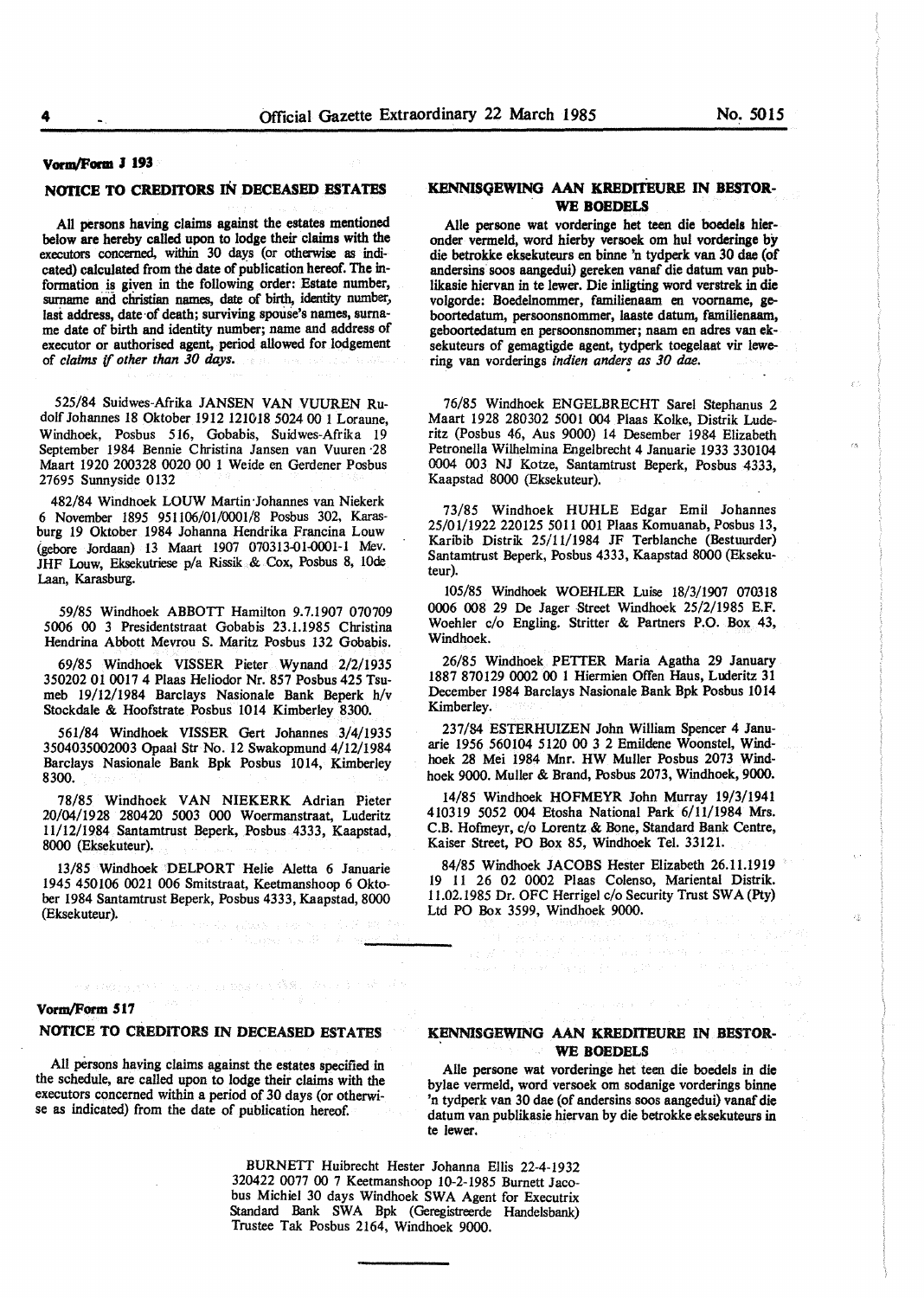# Vorm/Form 297

# **NOTICE FOR ELECTION OF EXECUTORS AND/OR TUTORS.**

### **ELECTION OF EXECUTORS AND TUTORS**

The Estates of the Persons mentioned in the subjoined Schedule being unrepresented, interested, parties are hereby given notice by the Master of the Supreme Court of South West Africa, that meetings will be held in several Estates at the dates, times and places specified, for the purpose of selecting some Person or Persons, for approval by the respective Master, as fit and proper to be appointed by them as Executors or Tutors, as the case may be.

Meetings in a town in which there is a Master's Office, will be held before the Master; elsewhere they will be held before the Magistrate.

 $N.B.$  - Items indicated by  $a^*$  on the left hand side, denote the election of a Tutor; otherwise an Executor is to be elected.

93/85 KORTE Anton Fritz Gustav Pensioner 1984/10/07 Master of the Supreme Court Windhoek 1985- 04-12 10h00 South West Africa Master of the Supreme Court P. Bag Xl3190 Windhoek 9000.

> 323/81 LIEBENBERG Johannes Maree Meester van die Hooggeregshof Windhoek 1985-04-12 10h00 Suidwes-Afrika. Meester van die Hooggeregshof P/Sak XI3190 Windhoek.

### **Vorm/Form 2**

## **MEETING OF CREDITORS** IN **SEQUESTRATED ESTATES OR COMPANIES BEING WOUND UP**

Pursuant to section 41 and 42 of the Insolvency Act, 1936, section 179 and 182 of the Companies Act, 1926, and section 339 and 366 of the Companies Act, 1973, notice is hereby given that a meeting of creditors will be held in the sequestrated estate or companies being wound up mentioned below, indicating the number of estate/company: the name and description of estate/company; the date, hour and place of meeting and the purpose of meeting.

Meetings in a place in which there is a Master's Office, will be held before the Master; elsewhere they will be held before the Magistrate.

# **BYEBNKOMS VAN SKULDEISERS IN GESEK-WESTREERDE BOEDELS OF MAATSKAPPYE IN LIKWIDASIB**

Ingevolge artikels 41 en 42 van die Insolvensiewet, 1936, artikels 179 en 182 van die Maatskappywet, 1926, en artikels 339 en 336 van die Maatskappywet, 1973, word hierby kennis **gegee** dat 'n byeenkoms van skuldeisers in die **gesek**westreerde boedels of maatskappye in likwidasie hieronder vermeld, gehou sal word met aanduiding van die nommer van boedel/maatskappy; die naam en beskrywing van· boedel/maatskappy; die datum, uur en plek van byeenkoms en die doe! van byeenkoms.

In 'n plek waarin 'n kantoor van 'n Meester is, word die byeenkoms voor die Meester gehou en in ander plekke voor die Landdros.

.W21/84 Induna Contracting SWA (Pty) Ltd (In Liquidation) Wednesday the 10th April 1985 at 10.00 am at the Office of the Master of the Supreme Court Windhoek Special Meeting for Proof of Further Claims D O'N Mathews Liquidator Trust & Mining Co (Pty) Ltd PO Box 82 Windhoek.

# **KENNISGEWING VIR VERKJESlNG-VAN BKSEKU-TEURS EN/OF VOOGDE**

# **VERKIESING VAN EKSEKUTEURS EN VOOGDE**

Aangesien die Boedels van die Persone vermeld in onderstaande Bylae nie verteenwoordig is nie, word hierby deur Meester van die Hooggeregshof van Suidwes-Afrika aan belanghebbendes kennis gegee, dat byeenkomste ten opsigte van die verskillende Boedels op die datums, tye en plekke vermeld, gehou sal word met die doel om 'n Persoon of Persone te kies vir goedkeuring deur die Meester as geskik en bekwaam om deur horn aangestel te word as Eksekuteurs of V oogde, na gelang van omstandighede.

In 'n stad waarin 'n Kantoor van 'n Meester is, word die byeenkoms voor die Meester gehou en in ander plekke voor die Landdros.

L.W. - Items aan die linkerkant moet 'n \* gemerk, dui aan die verkiesing van 'n Voog; andersins word 'n Eksekuteur gekies.

324/81 LIEBENBERG Willem Marthinus Meester van die Hooggeregshof Windhoek 1985-04-12 10h00 Suidwes-Afrika. Meester van die Hooggeregshof P/Sak Xl3190 *Wmd*hoek.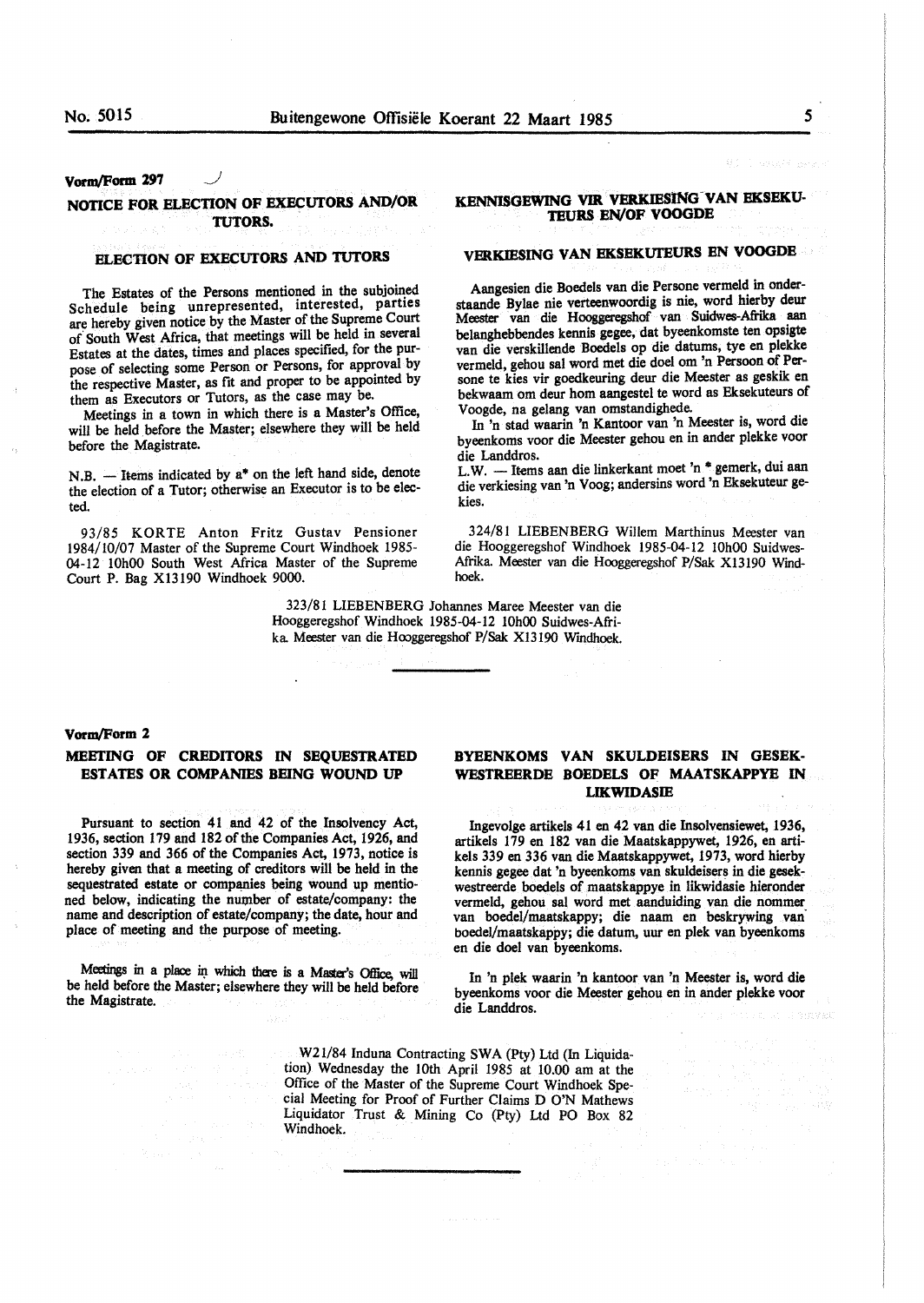## **Vorm/Form** *l* **29**

## **FIRST MEETINGS OF CREDITORS, CONTRIBU-TORIES, MEMBERS OR DEBENTURE-HOLDERS OF SEQUESTRATED ESTATES, COMPANIES BEING WOUND UP OR PLACED UNDER PROVISIONAL JUDICIAL MANAGEMENT**

The estates and companies mentioned below having been placed under sequestration, being wound up or having been placed under provisional judicial management by order of the Supreme Court of South Africa, Masters of the Supreme Court hereby given notice, pursuant to section  $17(4)$  and 40(1) of the Insolvency Act, 1936, section 119(3), 125 (1) and *196bis* (4) of the Companies Act, 1926, and sec-tions 356(1), 364(1) and 429 of the Companies Act, 1973, that first meeting of creditors, contributories, members or debenture-holders of the said estates or companies will be held on the dates and at the times and places mentioned below, for proof of claims against the estates or companies, the election of trustees, liquidators or judicial managers or managers or provisional judicial managers or for the purposes referred to in section 364 or 431 of Act 61 of 1973, as the case may be.

Meetings in a place in which there is a Master's office, will be held before the Master; elsewhere they will be held before the Magistrate.

# **EERSTE BYEENKOMSTE VAN SKULDEISERS, KONTRIBUANTE, LEDE OF SKULDBRIEFHOUERS VAN GESEKWESTREERDE BOEDELS, MAATSKAP-PYE IN LIKWIDASIE OF ONDER VOORLOPIGE GEREGTELIKE BESTUUR**

Nademaal die boedels of maatskappye hieronder vermeld op las van die Hooggeregshof van Suidwes-Afrika gesekwestreer, gelikwideer of onder voorlopige geregtelike bestuur geplaas is, word hierby deur die Meesters van die Hooggeregshof ingevolge artikels 17(4) en 40(1) van die Insolvensiewet, 1936, artikels 119(3), 125(1) en 196bis(4) van die Maatskappywet, 1936, 1926, en artikels 356(1), 364(1) en 429 van die Maatskappywet, 1973, kennis gegee dat 'n\_ eerste byeenkoms van skuldeisers, kontribuante, lede of skuldbriefhouers van genoemde boedels of maatskappye op die datums, ure en plekke hieronder vermeld, vir die bewys van eise teen die boedels of maatskappye, die verkiesing van kurators, likwidateurs of geregtelike bestuurders of bestuurders of voorlopige geregtelike bestuurders, of vir die doeleindes bedoel in artikel 364 of 431 van Wet 61 van 1973, na gelang van die geval, gehou sat word.

In 'n plek waarin 'n kantoor van 'n **Meester** is, word die byeenkoms voor die **Meester** en op ander plekke voor die Landdros gehou.

W2/85 KLOPPERS: Andrew John Fred (Jnr) 4 Februarie 1985 I Maart 1985 Hooggeregshofvan Suidwes-Afrika 10 April 1985, 10h00, Meester van die Hooggeregshof P. Sak X13190 Windhoek 9000.

## **Vorm/Form 519**

## **LIQUIDATION AND DISTRIBUTION ACCOUNT IN DECEASED ESTATE LYING FOR INSPECTION**

In terms of section 35(5) of Act 66 of 1965 notice is hereby given that the liquidation and distribution account in the Estate specified in the Schedule will be open for inspection of all persons interested therein for a period of 21 days from the date of publication hereof (or otherwise as indicated} at the offices of the Master of the Supreme Court and Magistrate, as stated.

Should no objection thereto be lodged with the **Master** during the specified period, the Executor will proceed to make payment in accordance therewith.

24/85 JURGENS Adriaan Samuel Albertus 111018 5005 **00** 2 Windhoek Eerste en Finale Jurgens Maria Magdalena 22 Maart 1985 Windhoek Standard Bank SWA Bpk (Geregistreerde Handelsbank) Trustee Tak Posbus 2164 Windhoek 9000.

516/84 VAN DER WESTHUIZEN Andries 470611 5147 00 9 Mariental Eerste en Finale 22 Maart 1985 Windhoek Mariental Standard Bank SWA Bpk (Geregistreerde Handelsbank) Trustee Tak Posbus 2164, Windhoek 9000.

# **LIKWIDASIE EN DISTRIBUSIEREKENING IN BE-STORWE BOEDEL WAT TER INSAE LÊ**

Ingevolge artikel 35(5) van Wet 66 van 1964 word hierby kennis **gegee** dat die likwidasie- en distribusierekening in die Boedel in die Bylae vermeld in die kantore van die Meester van die Hooggeregshof en Landdros soos vermeld vir 'n tydperk van 21 dae vanaf die datum van publikasie hiervan (of andersins soos aangedui) ter insae sal lê vir alle persone wat daarby belang het.

lndien geen besware daarteen by die Meester binne die ge- .nelde tydperk ingedien word nie, sat die eksekuteur tot uitbetaling daarvolgens oorgaan.

31/85 DAVID Margarethe Wilhelmine 0207110004000 Windhoek First and Final 21 days Windhoek Windhoek Standard Bank SWA Ltd (Registered Commercial Bank) Trustee Branch PO Box 2164 Windhoek 9000.

33/85 ENSLIN William Marius Robertson 9412135002002 Swakopmund Eerste en Finale Enslin Stella Blossom Edith 21 dae Windhoek Swakopmund Standard Bank SWA Ltd (Registered Commercial Bank) Trustee Branch PO Box 2164, Windhoek 9000.

 $\bar{\Omega}$ 

ó

 $\vec{\Omega}$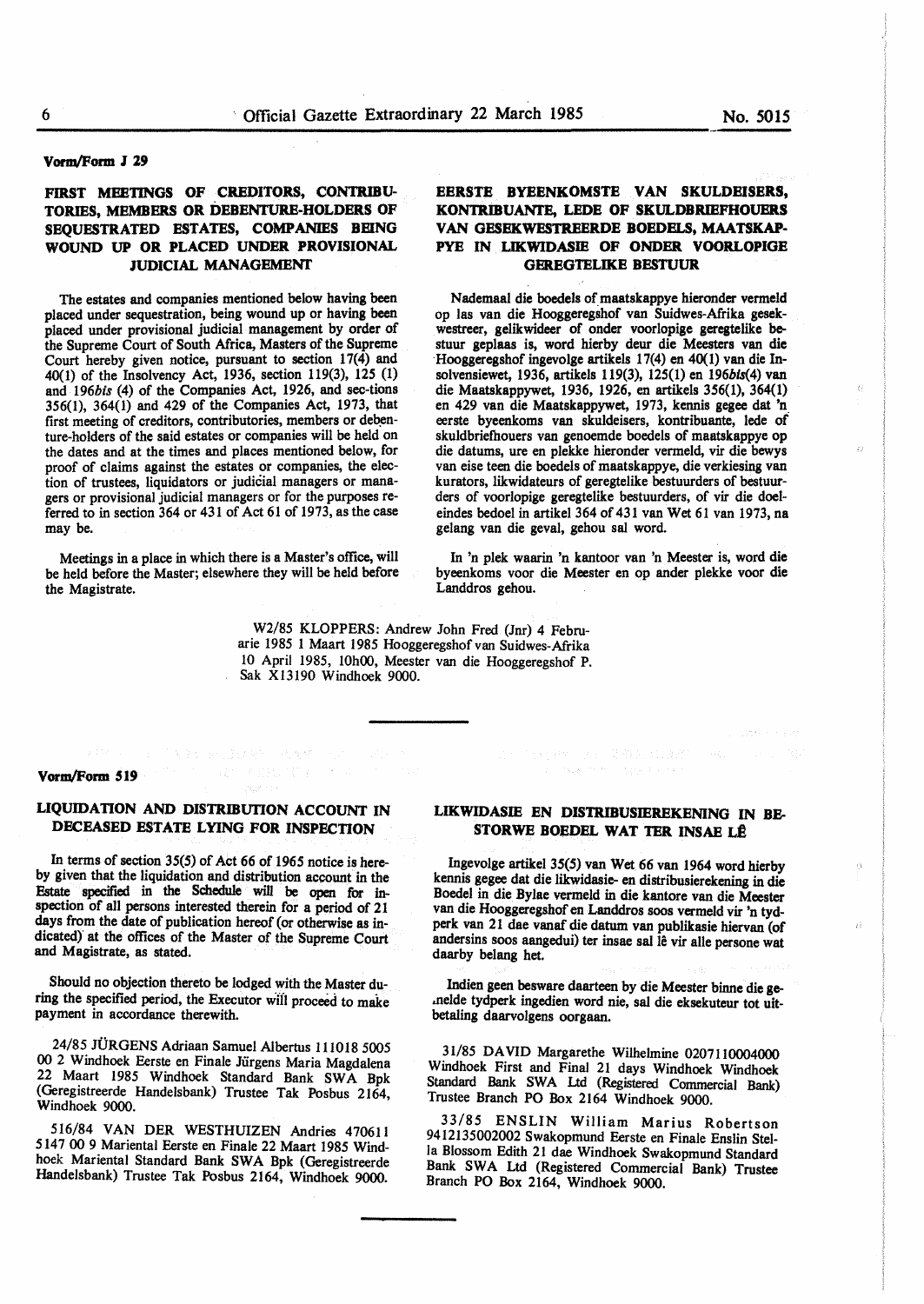Vonn J 295

## **CURATORS AND TUTORS: MASTER AND NOTICES**

In terms of Section *15* of ACT 66 of *1965,* Notice is hereby given of appointments of persons as curators or tutors by The Master or of the termenation of appointment in their respective capacity.

The information is furnished in that order: case number, person under guardianship, or minor, and addres; name and address or curator or guardian; or appointment or termination thereof and date; Master of the supreme Court, Windhoek. .

### **KURATORS EN VOOGDE: MEESTER EN KENNISGEWINGS**

Ingevolge Artikel 75 van Wet 66 van *1965* word hierby kennis gegee, van die aanstelling van persone as kurators of voogde deur die Meester, of van die beëindiging van aanstellings in sodanige hoedanigheid.

Die inligting word verstrek in die volgorde: Nommer van saak, persoon onder kuratele, of minderjarige, en adres: naam en adres van kurator of voog, of aanstelling of beeindiging daarvan, en datum: Meester van die Hooggeregshof. SUIDWES-AFRIKA

33/83 Jan Johannes BOTES Voortrekker Street Otjiwarongo Ian Robert McLaren PO Box 21204 Windhoek. 11 June 1984.

### **NOTICE**

Notice of Application for the change of trade name in terms of Section 104A(1) of the Liquor Ordinance, No. 2 of 1969, as amended.

Be pleased to take notice that X L Garage (Pty) Limited trading under the name of "Namibia Oase" under wich name a restaurant Liquor Licence is being held, intends to apply to the Magistrate for the District of Karasburg for the change of its trade name to the trade name of "Namib Oase".

DATED at WINDHOEK, this 5th MARCH, 1985.

ENGLING STRITTER & PARTNERS 5th Floor, CDM Centre **Bülow Street WINDHOEK** 

### **KENNISGEWING VAN OORDRAG VAN BESIGHIED**

Kennis geskied hiermee dat 14 dae na publikasie hiervan aansoek gedoen sal word aan die Landdros Keetrnanshoop vir die oordrag van die Spuit- en Mineralewater en Tabak (kleinmaat) lisensies tans gehou deur JACOBUS HENDRIK OOSTHUIZEN wie handel drywe onder die naam ROY'S DRANKWINKEL ten opsigte van die perseel geleë te Erf Nr 836 Mittelstraat Keetmanshoop aan en ten gunste van INGO SIEFFRIED ALFRED KLITZKE wie voortaan besigheid sal dryf vir sy eie rekening onder dieselfde naam en op dieselfde perseel hierbo genoem.

GETEKEN te KEETMANSHOOP hierdie Sde dag van MAART 1985.

> LENTIN BOTMA & VAN DEN HEEVER Prokureurs vir die partye Posbus 38 'KEETMANSHOOP

### **NOTICE OF TRANSFER OF BUSINESS**

Take Notice that Hans Georg Traugott August Fritze has disposed of the Building Contractor business conducted by him under the name and style of Fritze & Quelle at Swakopmund to Horst Giinter Fritze who will carry on the aforesaid business for its own account at the same address under the name and style of Fritze & Quelle.

The publication shall serve as notice being given in terms of Section 34 of the Insolvency Act of 1936.

Thus done and signed at Swakopmund this 1st day of March 1985.

> (signed) H.G.T.A. Fritze P.O. Box 309 SWAKOPMUND 9000

### KENNISGEWING VAN OORDRAG VAN BESIGHEID

Kennis geskied hiermee dat 14 dae na publikasie hiervan aansoek gedoen sal word aan die Landdros Keetrnanshoop vir die oordrag van die Spuit- en Mineralewater en Tabak (kleinmaat) lisensies tans gehou deur JACOBUS HENDRIK OOSTHUIZEN wie handel drywe onder die naam STELLENTIA DRANKWINKEL ten opsigte van die perseel geleë te Erf Nr 178A Gibeonerweg Keetmanshoop aan en ten gunste van INGO SIEGFRIED ALFRED KLITZKE wie voortaan besigheid sal dryf vir sy eie rekening onder dieselfde naam en op dieselfde perseel hierbo genoem.

GETEKEN te KEETMANSHOOP hierdie Sde dag van MAART 1985.

> LENTIN BOTMA & VAN DEN HEEVER Prokureurs vir die partye Posbus 38 Keetrnanshoop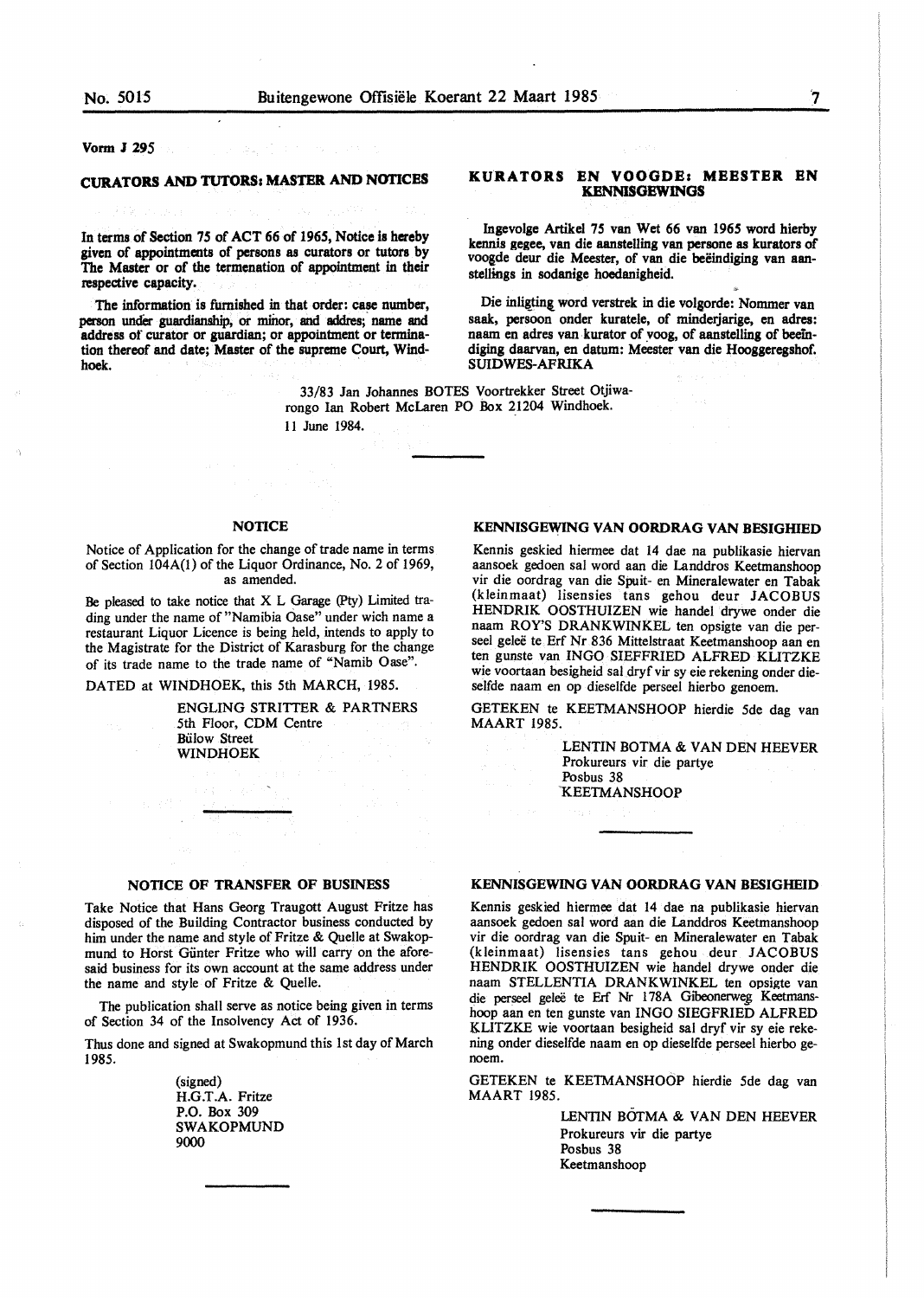## **NOTICE**

#### HUDSON'S BAY & ANNINGS (SA) (PROPRIETARY) LIMITED (Company No. 67/6945)

(In voluntarily liquidation)

NOTICE IS HEREBY GIVEN pursuant to Section 356 2(b) of the Companies Act 1973 that at a general meeting of shareholders held on the 18 December 1984, it was resolved as a special resolution that the Company be wound up voluntarily as a members voluntarily winding up and that MR PETER GRUTTEMEYER of DELOITTE **HASKINS**   $\&$  SELLS be appointed as Liquidator without providing any security whatsoever to the Master of the Supreme Court, Pretoria, for the performance of this duty in terms of the provisions of the Companies Act.

> P. Griittemeyer Deloitte Haskins & Sells P.O. Box 47 **WINDHOEK**

### **DIE WET OP VREEMDELINGE, 1937 KENNISGBWING VAN VOORGBNOMB VANS-VERANDERING**

Ek, WALTER HORST KAESE woonagtig te ERP NR 221, DERTIENDE STRAAT, WALVISBAAI wat sake doen as TELECOMMUNICATIONS, MAINTENANCE AND REPAIR SER VICES is voornemens om by die Minister van Binnelandse Aangeleenthede aansoek te doen om magtiging kragtens artikel 9 van die Wet op Vreemdelinge, 1937, om die van "KAEDES" aan te neem om die volgende redes: My huidige van beteken "KAAS" in my moedertaal (Duits). Dit bet veroorsaak dat ek in die verlede baie gespot is deur antler mense en kinders. Ek en my eggenote wil verhoed dat ons kinders eendag dieselfde spot moet verduur, veral by die skool. Dit is vir my 'n verleentheid om aangespreek te word as "Kaas".

Ek bet voorheen die naam gedra van **WALTER HORST**  KAESE.

Ek is voornemens om ook aansoek te doen om magtiging om die van van my eggenote BIRGIT KAESE (gebore SCHWEIGER) te verander in "KAEDES".

Enigeen wat daarteen beswaar bet dat ons bovermelde van "KAEDES" aanneem, moet sy beswaar, met vermelding van redes daarvoor, so gou moontlik skriftelik by die Landdros van WINDHOEK indien.

> (Geteken) WH KAESE PF KOEP & CO PROKUREURS VIR APPLIKANT

DA TUM: 6/3/1985

### **NOTICE OF TRANSFER OF BUSINESS**

### IN TERMS OF SECTION 16 OF ORDINANCE 13 OF 1935, AS AMENDED

TAKE NOTICE that the Estate Late HANS STEFAN SCHNEIDER has disposed of the business conducted under the name of ARIS HOTEL (Aerated Mineral Waters & Tabacco), STORE ARIS (General Dealer - Retail, Patent Medicines, Aerated Mineral Waters, Tabacco & Restaurant) and ARIS HOTEL OFF-SALES (Aerated Mineral Waters & Tabacco), at Aris, Distrik Windhoek to HANS-GÜNTER WILLI VON DER STEIN who will carry on the aforesaid business for his own account,at the same address under the same name and style, and that 14 (fourteen) days after publication of this notice, application will be made to the Licencing Court for the District of Windhoek for the issue to him of the Business Licence in respect of the aforesaid business.

THUS DONE and SIGNED at Windhoek this 8th day of March 1985.

> ENGLING, STRITTER & PARTNERS Attorneys for Applicant 5th Floor, COM Centre P.O. Box 43 WINDHOEK

### VIR GEBRUIK DEUR KINDERS TUSSEN 10 JAAR EN 21 **JAAR**

DIE WEf OP VREEMDELINGE, 1937 KENNISGEWING VAN VOORGENOME V ANSVER-

ANDERING

Ek DEIDRE BRUNI bygestaan deur my moeder, NOLA VERMEULEN 'n minderjarige kind wat woonagtig is te RATHBONESTRAAT Nr. 14, GROOTFONTEIN is voornemens om by die Minister van Binnelandse Aangeleenthede aansoek te doen om magtiging kragtens artikel 9 van die Wet op Vreemdelinge, 1937, om die van "VERMEULEN" aan te neem om die volgende redes: My Moeder is weer getroud en dra nou my stiefvader se van, naamlik "VERMEULEN". Die feit dat my van verskil van die van my moeder, veroorsaak groot verwarring en verleentheid onder my vriende en veral by die skool.

Ek bet voorheen die naam gedra van DEIDRE BRUNI.

Đ

Ek word in hierdie aansoek bygestaan deur my moeder.

Enigeen wat daarteen beswaar het dat ek bovermelde van VERMEULEN aanneem, moet sy beswaar met vermelding van redes daarvoor, so gou moontlik by die Landdros van WINDHOEK indien.

GETEKEN: DEIDRE BRUNI

DATUM 11/3/1985

Mede-onderteken: N. VERMEULEN

DATUM: 11/3/1985.